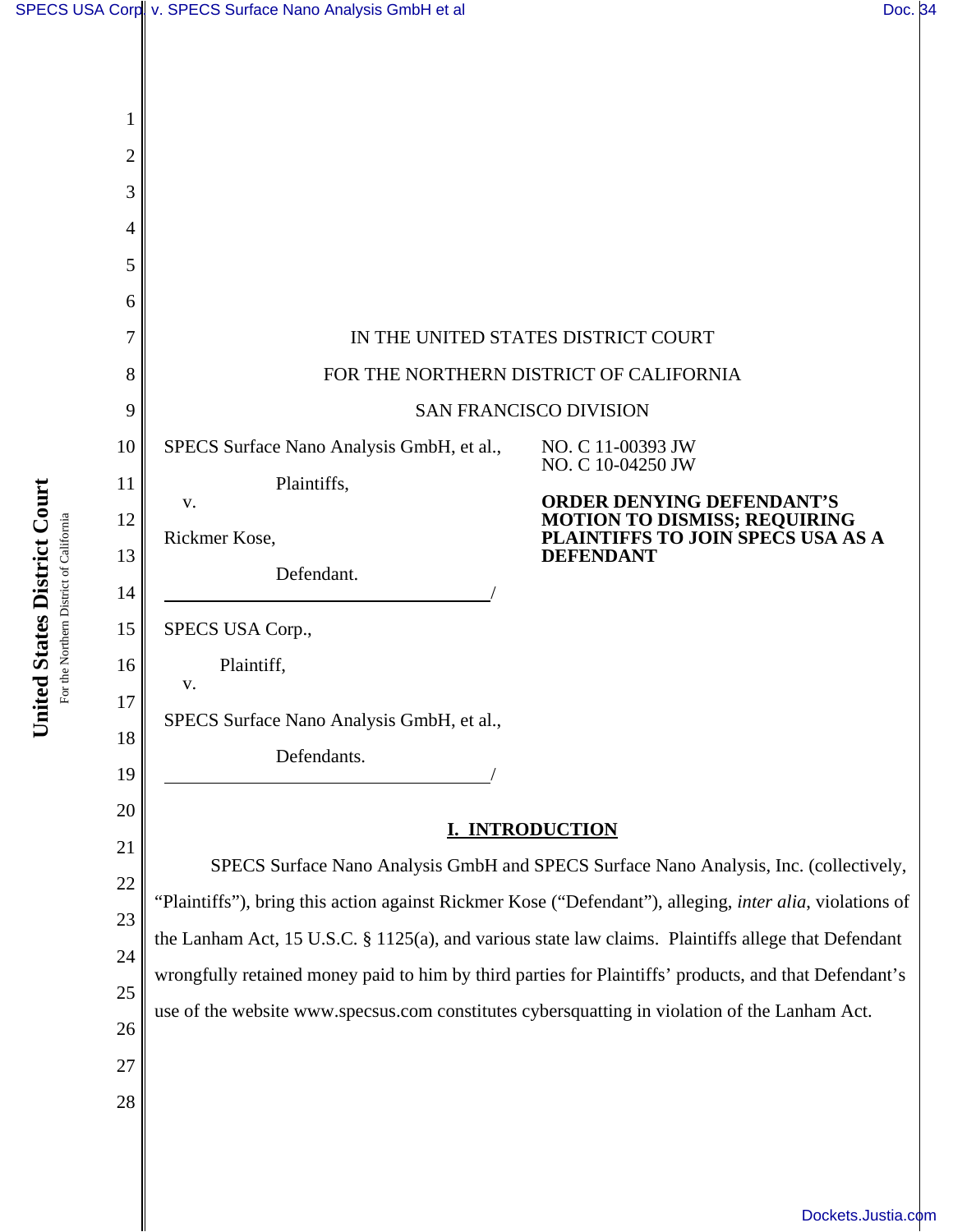1 2 3 4 5 6 7 8 9 10 11 12 13 14 15 16 17 18 19 20 21 22 23 24 25 <sup>1</sup> (See Defendant's Notice of Motion and Motion to Dismiss Complaint, Docket Item No. 16; see also Defendant's Memorandum of Points and Authorities in Support of Motion to Dismiss Complaint, hereafter, "Motion," Docket Item No. 15.) <sup>2</sup> In its Motion, Defendant contends that this case "should be dismissed under [Fed. R. Civ. P.] 19(a)(1)." (Motion at 2.) However, Rule 19(a)(1) does not provide for dismissal of cases. Rather, as discussed below, Rule 19(a)(1) requires a court to join an absent party if that party is deemed "necessary" to the case. A case can only be dismissed under Rule 19(b), which requires the Court to consider whether it should "in equity and good conscience" dismiss a case if a necessary party cannot be joined. Fed. R. Civ. P. 19(b); see generally Confederated Tribes of Chehalis Indian Res. v. Lujan, 928 F.2d 1496, 1500 (9th Cir. 1991) (O'Scannlain, J., concurring in part and dissenting in part) (explaining that while Rule 19(a) "prescribes standards for determining whether a non-party is 'necessary' to the litigation," Rule 19(b) "prescribes standards for determining whether a non-party is 'indispensable,' so that litigation cannot proceed in that non-party's absence"). Defendant does not move under Rule 19(b). Accordingly, the Court construes the Motion as a Presently before the Court is Defendant's Motion to Dismiss.<sup>1</sup> The Court finds it appropriate to take the Motion under submission without oral argument. See Civ. L.R. 7-1(b). Based on the papers submitted to date, the Court DENIES Defendant's Motion to Dismiss.<sup>2</sup> However, the Court requires that Plaintiffs join SPECS USA Corp. as a Defendant because it is a necessary party. **II. BACKGROUND** In a Complaint<sup>3</sup> filed on January 26, 2011, Plaintiffs allege as follows: Plaintiffs are a German corporation with its principal place of business in Germany and a Florida corporation with its principal place of business in Florida. (Complaint ¶¶ 1-2.) Defendant is an individual doing business in California. (Id. 1) He is the sole owner and principal of SPECS USA Corp. ("SPECS USA"), which is registered as a California Company with the California Secretary of State. (Id.) Defendant dominates and controls SPECS USA's actions such that SPECS USA is a mere shell, instrumentality, and conduit through which Defendant has acted and continues to act.  $(\underline{Id}, \P 4)$ . Plaintiffs and Defendant had financial transactions resulting in the sale of Plaintiffs' products to third parties for certain sums. (Complaint ¶ 26.) As a result of those transactions, Defendant owes Plaintiffs a total of €337,267.45, which Defendant has not paid to Plaintiffs. (Id. ¶¶ 28-36.) Also, Defendant has used the website www.specsus.com to

26 Motion to Dismiss or, in the alternative, for joinder under Rule  $19(a)(1)$ .

27

<sup>3</sup> (hereafter, "Complaint," Docket Item No. 1.)

28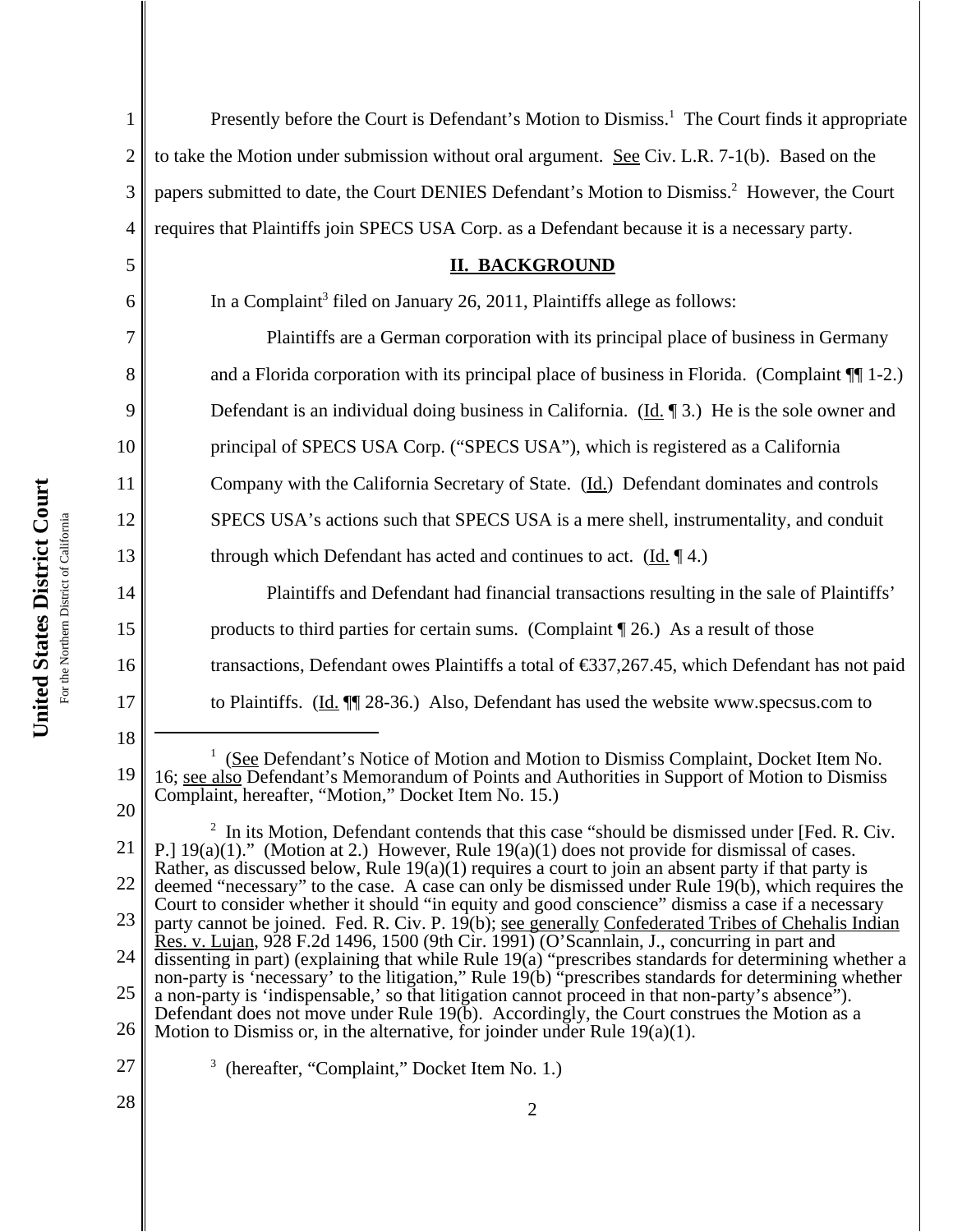| 1              | offer on behalf of SPECS USA products identical or substantially similar to those                                                                                                       |  |  |
|----------------|-----------------------------------------------------------------------------------------------------------------------------------------------------------------------------------------|--|--|
|                |                                                                                                                                                                                         |  |  |
| $\overline{c}$ | manufactured and sold by Plaintiffs. $(\underline{Id}, \P \ 23.)$                                                                                                                       |  |  |
| 3              | On the basis of the allegations outlined above, Plaintiffs allege eleven causes of action: (1)                                                                                          |  |  |
| 4              | Open Book Account; (2) Money Had and Received; (3) Goods and Services Rendered; (4) Account                                                                                             |  |  |
| 5              | Stated; (5) Conversion; (6) Unfair Competition under the Lanham Act, 15 U.S.C. § 1125(a); (7)                                                                                           |  |  |
| 6              | Cybersquatting under 15 U.S.C. § 1125(d)(1)(A); (8) Unfair Business Practices under California                                                                                          |  |  |
| 7              | Business & Professions Code ¶ 17200, et seq.; (9) Deceptive Advertising under California Business                                                                                       |  |  |
| 8              | & Professions Code ¶ 17500, et seq.; (10) Common Law Unfair Competition; and (11) Unjust                                                                                                |  |  |
| 9              | Enrichment. <sup>4</sup>                                                                                                                                                                |  |  |
| 10             | Presently before the Court is Defendant's Motion to Dismiss.                                                                                                                            |  |  |
| 11             | <b>III. STANDARDS</b>                                                                                                                                                                   |  |  |
| 12             | Under Fed. R. Civ. P. $12(b)(7)$ , a party may bring a motion to dismiss for "failure to join a                                                                                         |  |  |
| 13             | party under Rule 19." Rule 19 governs compulsory joinder of parties. "A Rule 12(b)(7) motion will                                                                                       |  |  |
| 14             | be granted only if the court determines that joinder of the party is not possible, and that the party is,                                                                               |  |  |
| 15             | in fact, 'indispensable.'" Mintel Learning Tech., Inc., v. Beijing Kaidi Educ., No. C 06-7541 PJH,                                                                                      |  |  |
| 16             | 2007 WL 2288329, at *11 (N.D. Cal. Aug. 9, 2007) (citing Shermoen v. United States, 982 F.2d                                                                                            |  |  |
| 17             | 1312, 1317 (9th Cir. 1992)).                                                                                                                                                            |  |  |
| 18             | <b>IV. DISCUSSION</b>                                                                                                                                                                   |  |  |
| 19             | Defendant moves to dismiss on the ground that Plaintiffs failed to join an indispensable party                                                                                          |  |  |
| 20             | under Fed. R. Civ. P. 19(a)(1), namely, SPECS USA. (Motion at 6-9.) Plaintiffs respond that                                                                                             |  |  |
| 21             | SPECS USA is not an indispensable party to the action, because SPECS USA is merely an alter ego                                                                                         |  |  |
| 22             | of Defendant. <sup>5</sup>                                                                                                                                                              |  |  |
| 23             |                                                                                                                                                                                         |  |  |
| 24             |                                                                                                                                                                                         |  |  |
| 25             | This case is related to SPECS USA CORP. v. SPECS Surface Nano Analysis GmbH, et al.,<br>No. 10-4250 JW (hereafter, "Related Case"). (See Docket Item No. 8.) In the Related Case, SPECS |  |  |
| 26             | USA is the plaintiff, while Plaintiffs in the present action are the defendants.                                                                                                        |  |  |
| 27             | (See Opposition to Defendant Rickmer Kose's Motion to Dismiss at 3-10, hereafter,<br>"Opp'n," Docket Item No. 17.)                                                                      |  |  |
| 28             | 3                                                                                                                                                                                       |  |  |

United States District Court **United States District Court** For the Northern District of California For the Northern District of California

<sup>2</sup>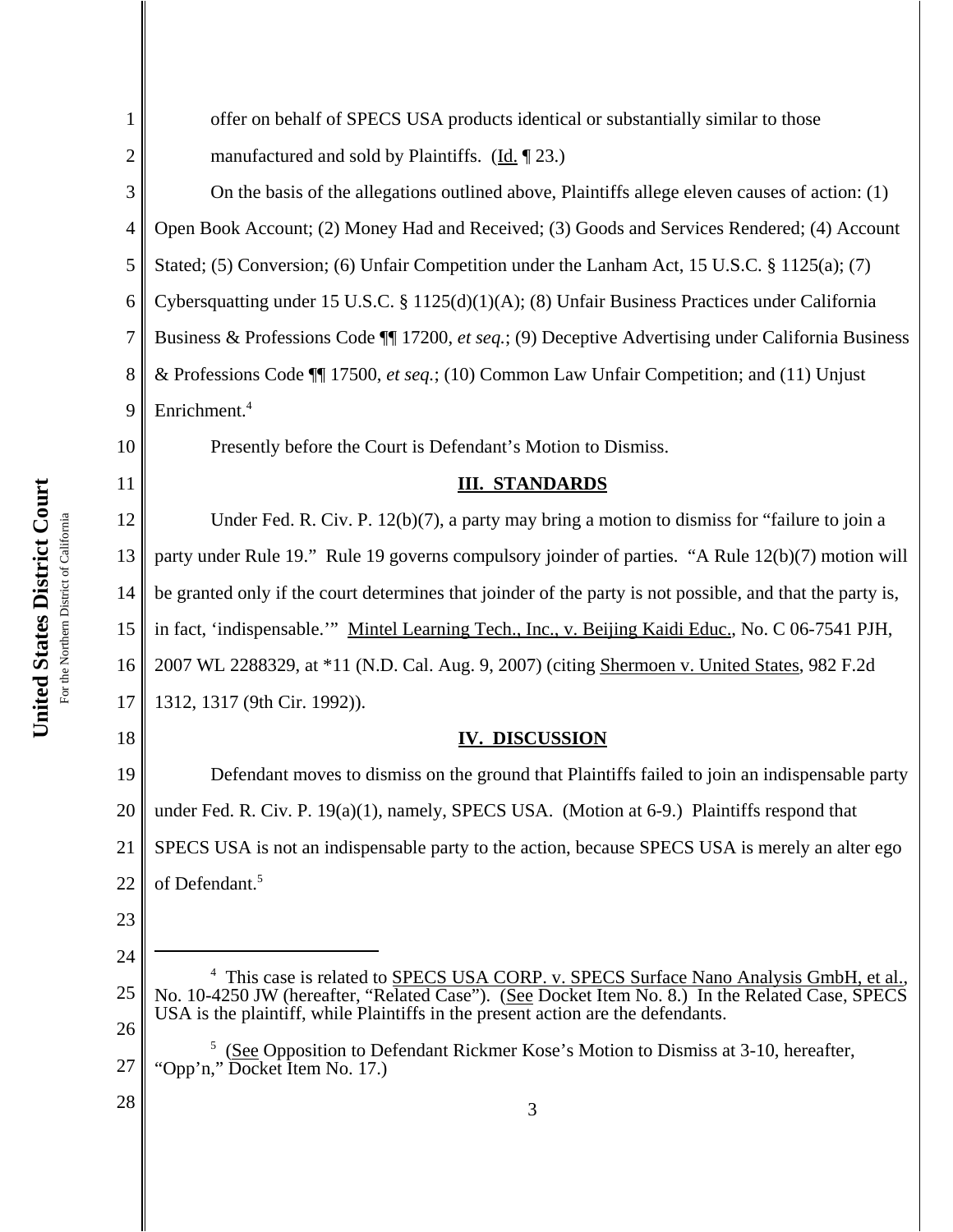1 2 3 4 5 6 7 8 9 10 11 12 13 14 15 16 To find that an absent party is "indispensable," the court must first deem the party "necessary" under Rule  $19(a)(1)$ . Schnabel v. Lui, 302 F.3d 1023, 1029 (9th Cir. 2002). A party is "necessary" under Rule 19 under either of two conditions. First, a party is necessary if, in that party's absence, the court is unable to accord complete relief to the parties present. Fed. R. Civ. P. 19(a)(1). In the context of Rule 19, "complete relief" means that the existing parties can get meaningful recovery for their claims without multiple lawsuits on the same cause of action. Northrop Corp. v. McDonnell Douglas Corp., 705 F.2d 1030, 1043 (9th Cir. 1983). The "completeness" of relief under Rule 19 "must be analyzed within . . . the four corners of the complaint," because the relevant question for Rule 19 "must be whether success in the litigation can afford the plaintiffs the relief *for which they have prayed*." Lujan, 928 F.2d at 1501 (O'Scannlain, J., concurring in part and dissenting in part) (emphasis in original). Second, a party is necessary if disposition of the case without that party would as a practical matter impair that party's ability to protect his interests, or would subject existing parties to multiple or inconsistent obligations. Fed. R. Civ. P. 19(a)(2). If a necessary party has not been joined, and if that party is subject to process and joinder will not deprive the court of subject-matter jurisdiction, "the court must order that the person be made a party." Fed. R. Civ. P. 19(a)(1)-(2).

17 18 19 20 21 Here, Plaintiffs' Complaint prays, *inter alia*, that "SPECS USA CORP. take nothing by way of its Complaint" in the Related Case. (Complaint at 17.) Thus, in order to afford Plaintiffs the complete relief for which they have prayed, SPECS USA is a necessary party to this action. Lujan, 928 F.2d at 1501. Accordingly, the Court finds that SPECS USA is a necessary party under Rule  $19(a)(1).<sup>6</sup>$ 

22

23

24 25 26 27 <sup>6</sup> As discussed previously, under Rule 19(a) a necessary party "who is subject to service of process and whose joinder will not deprive the court of subject-matter jurisdiction must be joined" if, in that party's absence, the Court cannot accord complete relief among existing parties. Here, SPECS USA is subject to service of process from this Court, as it is "registered with the California Secretary of State as a California Company." (Complaint [3.) Further, joinder of SPECS USA will not deprive the Court of subject-matter jurisdiction, as the Court has federal question jurisdiction under the Lanham Act, 15 U.S.C. § 1125. (Id. ¶ 5.)

28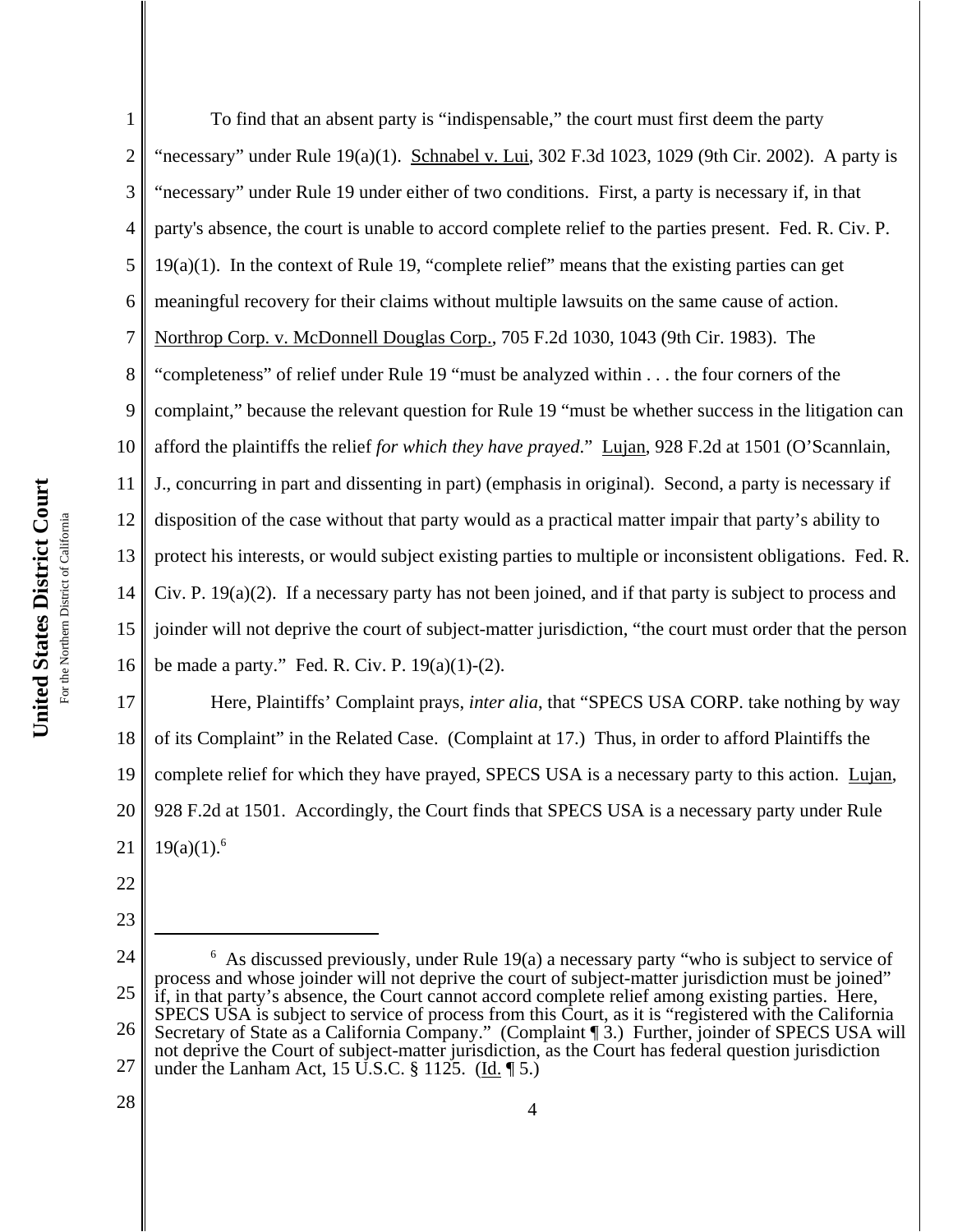3 law. At the pleading stage, it is not sufficient to "make conclusory allegations of control" in support 4 of an alter ego allegation. Lovesy v. Armed Forces Ben. Ass'n, No. C 07-2745 SBA, 2008 WL 5 696991, at \*4 (N.D. Cal. Mar. 13, 2008). Instead, "[a]t a minimum," a plaintiff "must set forth 6 'sufficiently specific factual allegations' to support an alter ego claim in order to overcome a motion 7 to dismiss." Id. Here, however, Plaintiffs merely allege that Defendant "has directed and controlled 8 and continues to direct and control SPECS USA CORP.'s actions such that SPECS USA CORP. is a 9 mere shell, instrumentality, [or] conduit through which [Defendant] has acted and continues to act." 10 (Complaint ¶ 4.) Such conclusory allegations of control are insufficient to support Plaintiffs' alter ego claim. Lovesy, 2008 WL 696991, at \*4. 11 United States District Court **United States District Court** 12 Accordingly, the Court DENIES Defendant's Motion to Dismiss as it was brought under an For the Northern District of California For the Northern District of California 13 incorrect rule. However, because the Court finds that SPECS USA is a necessary party under Fed. 14 R. Civ. P. 19(a), Plaintiffs shall join SPECS USA as a Defendant.<sup>7</sup> 15 The Court DENIES Defendant's Motion to Dismiss. The Court ORDERS that SPECS USA 16 17 be made a party to the action. On or before **July 1, 2011**, Plaintiffs shall file their Amended 18 Complaint consistent with the terms of this Order.

1

2

24 25 26 27  $<sup>7</sup>$  In its Reply, Defendant further contends that the Court should dismiss this action pursuant</sup> to Fed. R. Civ. P. 41(b) and require Plaintiffs to refile their claims as a Cross-Complaint in the Related Case. (See Defendant's Reply to Opposition to Motion to Dismiss Complaint at 6-8, Docket Item No. 18.) Because Defendant does not move for dismissal pursuant to Rule 41(b) in its Motion to Dismiss, the Court does not reach this issue. However, the Court gives notice that at the upcoming Case Management Conference for both cases, the Court intends to consolidate the two cases.

**V. CONCLUSION**

In addition, the Court sets **July 11, 2011 at 10 a.m.** for a Case Management Conference in

both this case and the Related Case. On or before **July 1, 2011**, the parties in both cases shall file

Joint Case Management Statements including, *inter alia*, their positions with respect to the Court's

28

19

20

21

22

23

Plaintiffs contend that joinder of SPECS USA is not required because they have alleged that

SPECS USA is merely the alter ego of Defendant. (Opp'n at 5-9.) This contention misstates the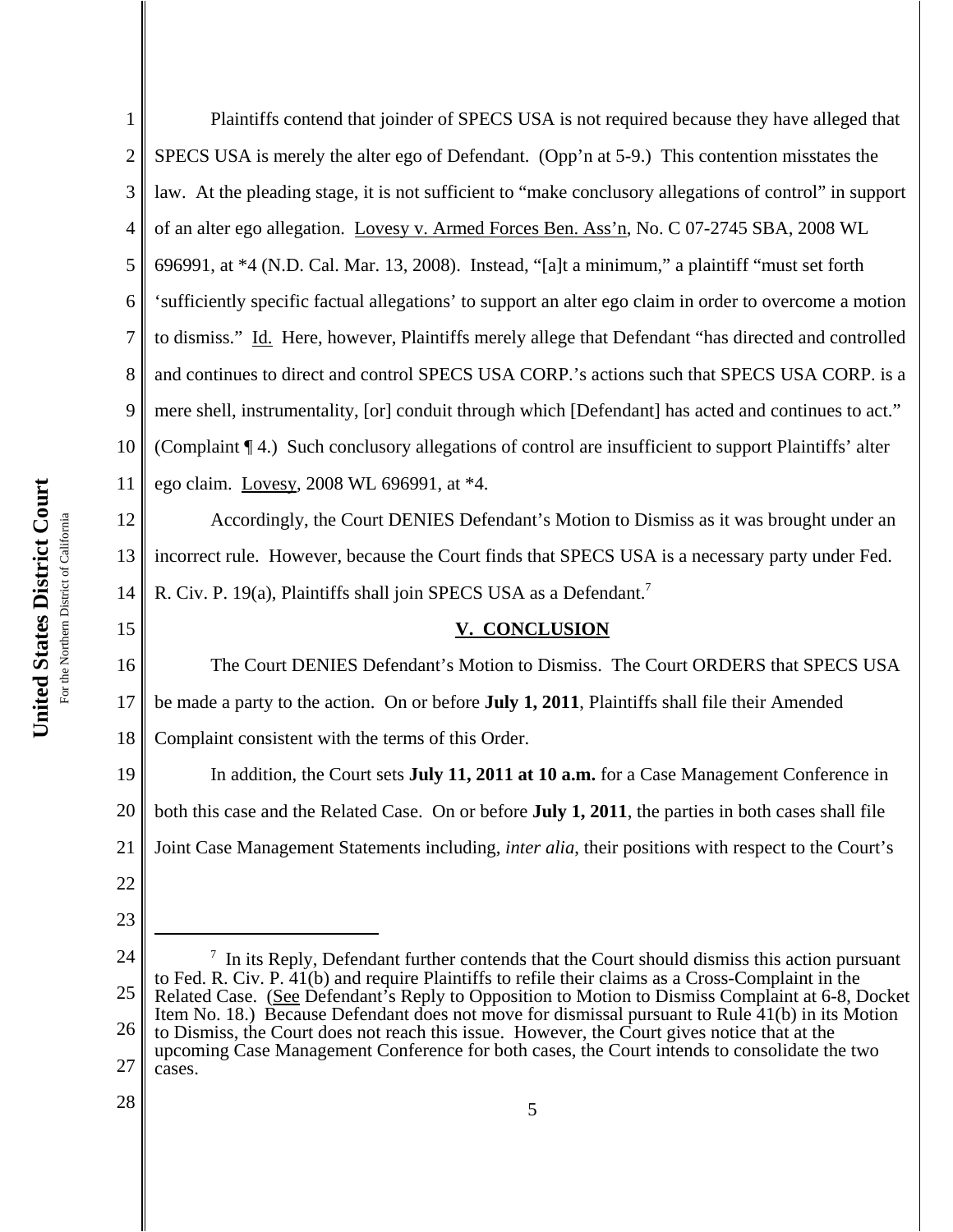intent to consolidate these cases and a good faith proposed schedule on how the cases should proceed.

 James Wase Dated: June 23, 2011 JAMES WARE United States District Chief Judge